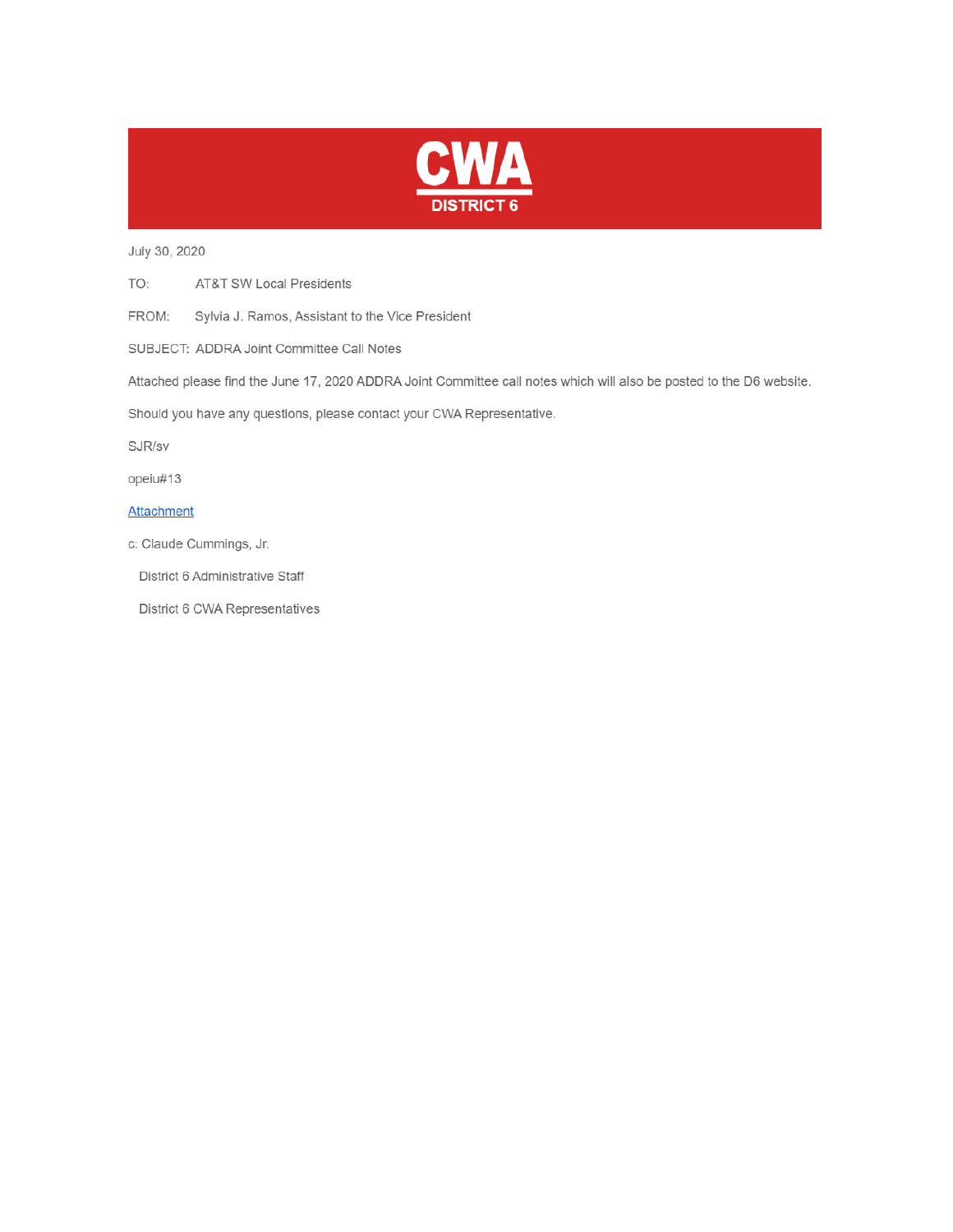# **ADDRA Joint Committee Call**

## **June 17, 2020**

### **12:00 p.m. - 1:37 p.m.**

#### *Attendees for the Union*: *Attendees for the Company*:

Sylvia J. Ramos **Jimmy Cassidy** Mark Franken **Robert Rios** Jason Vellmer **Kristina** Deeg Tony Shaffer **Michelle Meyer** Michelle Meyer Billy Moffett **Paul Cardarella** A.J. Villegas Kara Hutchason Cheryl Dawson Chase Odle Carol Russell Chad Barnhill Charlie Jenkins Joe Blanco

*Sylvia:* Appreciate the Company putting this meeting together. However, CWA is very concerned that Company did *Not* notify the District of the ADDRA roll out. I understand the Company has a lot of moving parts and a lot going on but that does not excuse the Company from adhering to the contract. The Company's failure to provide advance notification created a lot of distrust from our members and problems for our Presidents. I realize we can't change the past and we want to work with the Company to avoid this from happening again. It is important that moving forward, the Company adhere to their contractual obligations. I understand this was an oversight and a mistake, but it is very important for us to receive this information and these kind of mistakes cannot continue to happen.

With that said, the purpose of this meeting is to move forward and find resolutions to the concerns that have been raised regarding the ADDRA process. We have reviewed the answers to the questions that we asked in the first RFI. The committee has been provided the RFI and we have discussed the Company responses. We do have additional questions we would like to ask.

I would also like to thank you and your staff for the time you have taken to join this important call.

*Jimmy:* I want to say something to the Presidents on this call and hear it from me about not being informed prior to rollout and I take full responsibility; no malicious intent -- at

*sv/opeiu#13*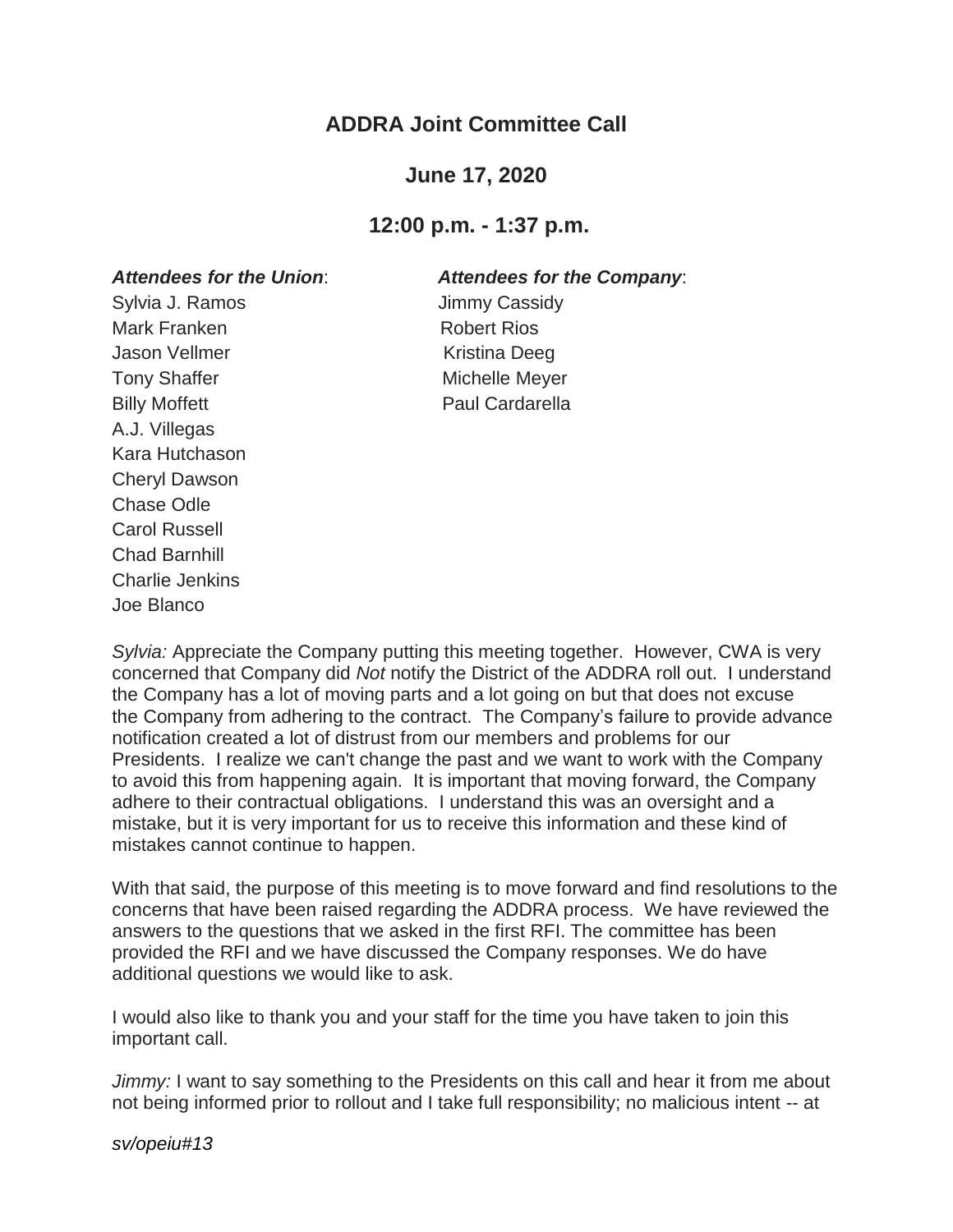minimum, the Locals should have been notified as the rollout approached. We are transitioning into new roles; there are a lot of unprecedented issues such as COVID, but you should have been notified. When I was over Network, this didn't happen. The notification was missed by me, not to mislead you. I want to address your questions and concerns because you weren't given a chance to. Sylvia and I have had long talks and she is learning about me and my boss; we believe in dialogue, it's a good thing - we might not agree but we'll talk.

*Sylvia:* We do understand glitches in communication and we also appreciate the time spent in effects bargaining over the Union's concerns. Our main concern is looking out for our members' job security and working conditions. We would like to work on solutions to our concerns in this partnership.

*Chad:* On the documents related to ADDRA, it's to reduce drive time and carryover; in my area I'm not seeing it go down but both spiking -- do you have data showing it's going down?

*Michelle:* Sole key of ADDRA, not to increase miles per dispatch or carryover. In some cases we see slight increase in miles per dispatch but see decrease in HPC and increase in same-day completion, but it looks at the whole thing; it's an overall weighting of multiple components

*Charlie:* Are they looking at rural or Metro--rural is driving a lot more than they were; would like to see if that data is on the decrease

*Michelle:* Full disclosure the first week is a little rocky but keep in mind working under Dynamic dispatch--DLE was not running. Added some additional force parameters to Dynamic dispatch; limited to how far can drive to make more efficient; have to agree the first week is bumpy. We have seen increases early but things are getting better with Dynamic dispatch and bulk and auxiliary tech loads. We continue to make tweaks along the way to normalize.

*Chad:* Rolled out large areas and if we put limits, what is the importance of large areas?

*Michelle:* Most jobs routed through DLE but it's trying to avoid some of the longer drive times; trying to put things in place to enhance DLE.

*Charlie:* Have we separated rural and urban to see how it's working?

*Michelle:* Not necessarily, ADDRA takes a look at work volume to determine where the work areas are--attached to a wire Center volume, dense areas and from there they create a route area for the work.

*Chad:* My concern is what's supposed to happen or may not be happening or seeing the real issues--not sure you see it, but drive time is increasing. Who is looking at the data to ensure data is correct?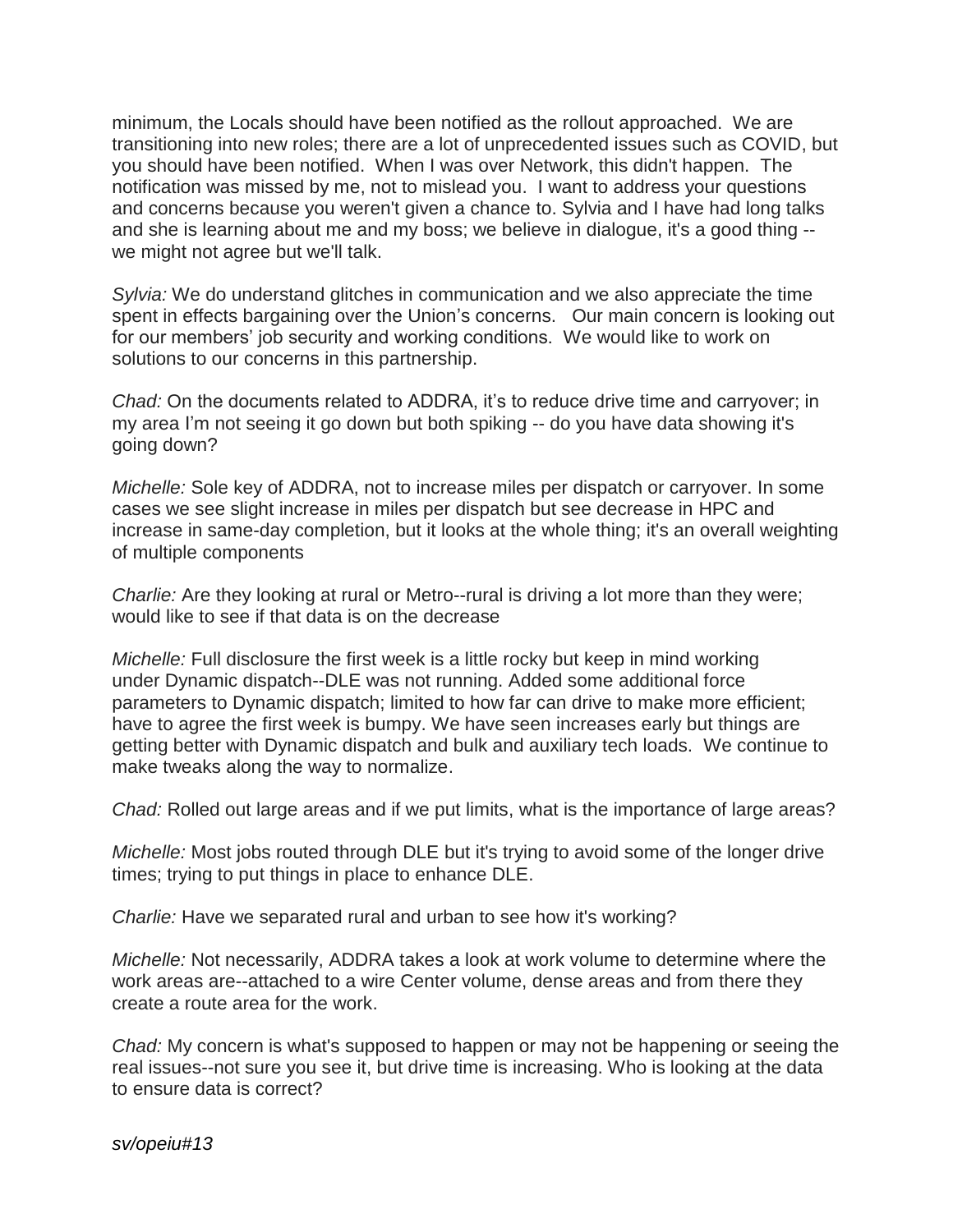*Michelle:* We have daily deep dives to look at specific examples that have long distances found a lot of issues; we put force parameters in place to alleviate the long drive.

*Joe:* I'm in Kansas City, in May we were triple digits for carryover--a couple weeks later down to double digits now to single; we are seeing a manipulation of the load from the managers; I don't think y'all are getting the correct data.

*Michelle:* That was one of the points on our call yesterday: we've tried some of the manual interventions with the load but that does not give the best data back; we are struggling through but yes you were right when there's a manual intervention.

*Chad:* That's good to know; local managers are getting pressure from the directors, VPs as to why there's carryover.

*Chase:* Are you getting feedback from the managers in the field?

*Michelle:* Yes from the managers they feed a lot of that to Dispatch Operations Center (DOCs); we ask DOCs partners to do internal checklist if they still can't identify most causes we look into it.

*Chase:* Managers are reporting the issues but they are told to shut up and let the process work.

*Michelle:* That's not the intent of that, the feedback helps us make improvements, manager feedback helps us; that's not the correct message.

*Chad:* When it rolled out in Tulsa, it took areas that had been together in Tulsa and split off--people in the North would be sent South and managers couldn't change it.

*Charlie:* Yes that's happening in our area too.

*Michelle:* We did ask prior to launch, didn't have a long window to change but did ask for feedback on some items--Tulsa being one of them, didn't see anything back on balance dispatching; 81items for the Southwest not assigning techs to the right areas, managers had opportunity to adjust the routes assigned. If message out there that we don't want feedback that is not correct we want the feedback.

*Joe:* In Kansas City had a tech from 30 miles away get assigned (in audible) there were seven techs more local; drive time is up about an hour and a half, any comments?

*Michelle:* We have seen instances where techs have to drive an hour to do an install and we try to look at these; if there's not a tech available what tech is the next best choice.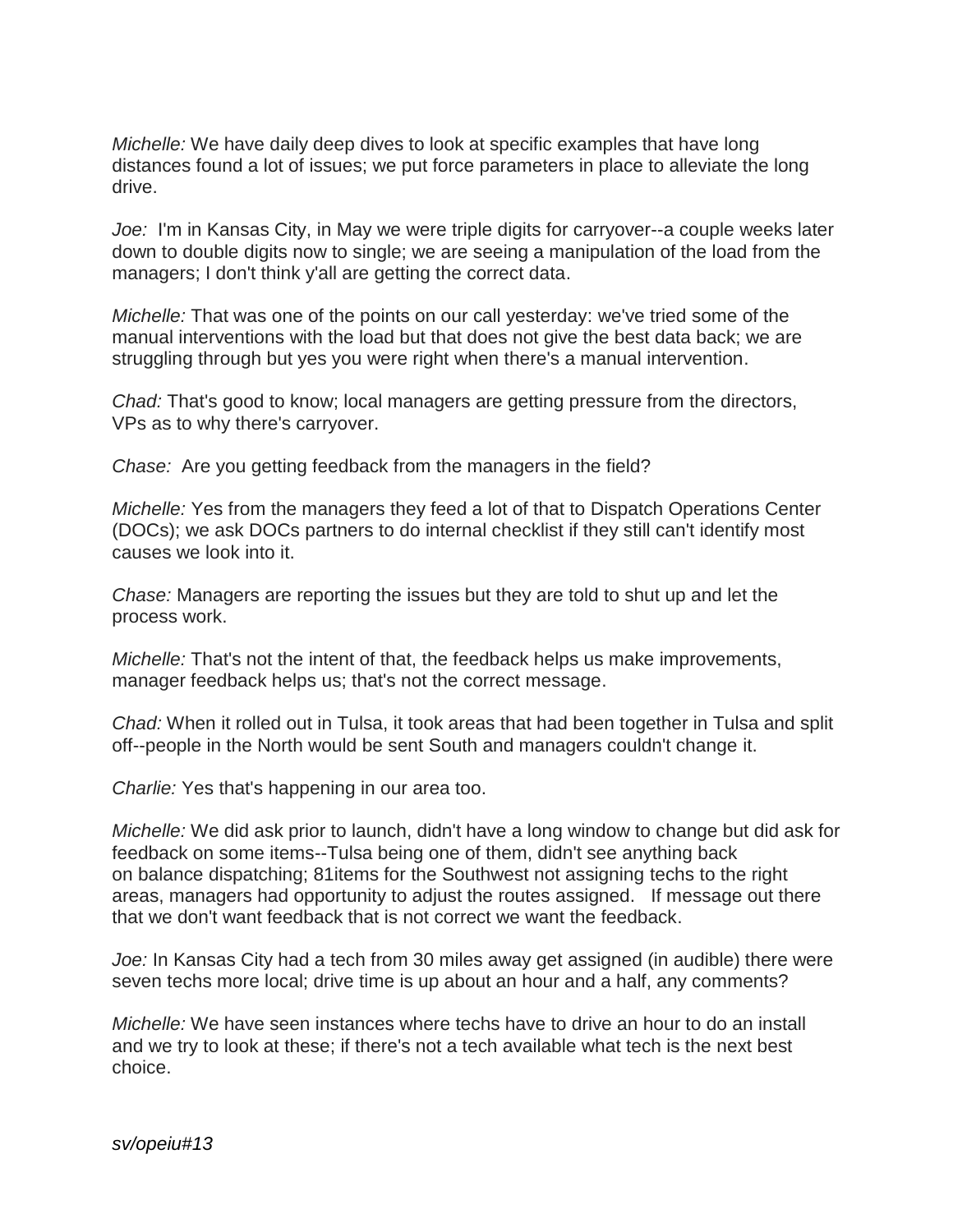*Charlie*: What is considered a long drive, in miles or minutes?

*Michelle*: Don't know if I have a good answer; I believe its 35 minutes in Metro.

*Charlie*: Is there a threshold of built-in?

*Christina*: Its 60 minutes in the rural areas and 35 minutes in Metro.

Michelle: DLE set at 150 miles per day.

*Charlie*: Who decides if a tech will be dynamic dispatch or how are they slotted?

*Michelle*: From an auxiliary perspective it is defined in DOCs. They take a look at drop in work; if there are 10 techs, pull out to for auxiliary or drop in work and bulk dispatch; when DLE drops can give 6 techs bulk; then takes a look at the work and then it's assigned; it looks at the starting location, tech skills.

*Charlie*: This is after the pool places them?

*Michelle*: DLE runs at night, processes everything that comes in, how much work is out there, and then DLE assigns the work.

*Joe*: Are you aware of ESM measurements?

*Michelle*: How it works, if tech drives for 60 minutes and gets credit for 60 minutes.

*Joe*: We are having issues with not getting a proper credit.

*Jimmy*: Joe, if you could send me those examples I'll look into it.

*Charlie*: You said tech skill sets are reviewed when is signed to bulk but RFI you said it doesn't.

*Michelle*: You don't need a specific skill set to be assigned at bulk but it does look at the skill sets when assigning jobs. If we have a tech in the bulk dispatch and don't have that skill, it will assign to auxiliary tech.

*Charlie:* Techs are having longer drive time because of skill sets.

*Michelle*: That could happen.

*Chase:* In my area, we have the same thing and it doesn't make sense and we should all have the same skill sets. We had one tech in my area drive to a job and there were two Prem Techs in that same neighborhood and they had put in tickets and the tech tried to pick up the ticket but the system wouldn't let him and the manager couldn't dispatch it and the system ended up sending another CST from 30 miles away to work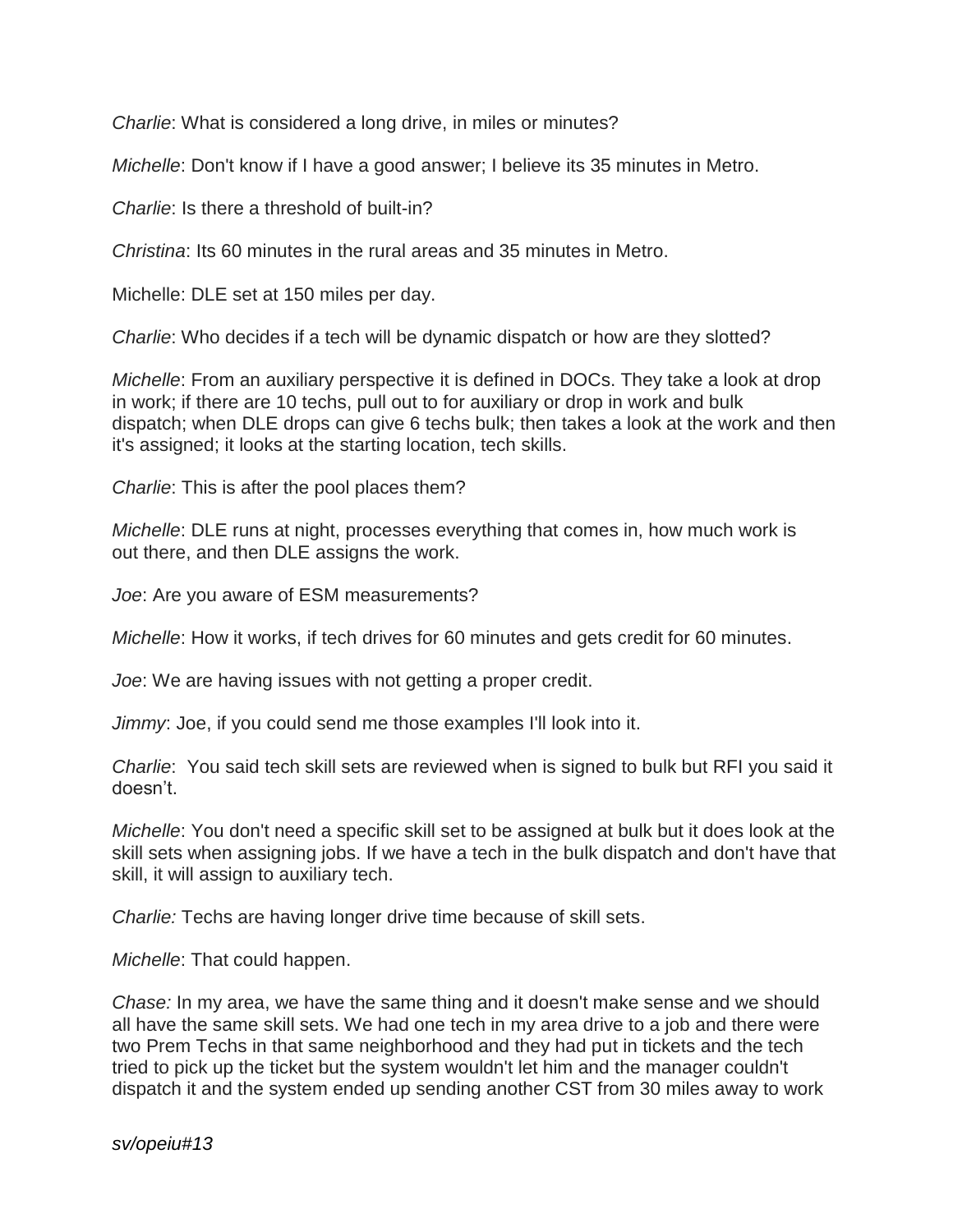the ticket for the Prem Tech. The other Prem Tech had a ticket in as well and it was not assigned to someone until later in the afternoon. It doesn't make sense to have 2 Prem Techs and 3 CSTs in the same area.

*Michelle*: If you could give me specific examples.

*Chase*: I will send you the specifics; there were five of us in the same neighborhood; I will have the managers pull the logs and send them to you.

*Charlie*: This process rolled out at the end of May for MOKA and then in Texas in June and now we are here in June and from what I am hearing still having the same soupy mess when it rolled out in MOKA. Our managers are frustrated, our techs are frustrated; our managers can't touch the load--my manager waited 45 minutes for a FLA to move one job for the tech. What is the process when my member or manager gathers information takes to the DOC, what is the process to gather that information and what is done in the system at that point to fix the problem? We hear you are working on it but you have to know the system is not working.

*Michelle*: We are working on items daily. We get a lot of feedback; we are continuously working with the DOC group; we are looking at the DLE process, driving areas and prioritizing fixes. Specific timeline to fix can be overnight like for parameters other things can take up to 30 days to change.

*Jimmy*: Might explain how techs should bring specific time and route that is excessive feedback for Michelle, hearing that managers who take the feedback to DOC and are told to go somewhere with it; it's good info for Michelle to bring back to her team and, if managers are getting turned away, we need to address.

*Charlie*: Do you have the names of the people on your team?

*Michelle*: My team is on the session 3 doc.

*Chad:* With regards to the 2-hour notification: extra job two to three hours away, is that being looked at as well? Is tech expected to work an extra job and still drive an hour home?

*Michelle*: There has been no change to the 2-hour notification.

*Chad:* But sometimes they work one or two extra then have to drive an hour home.

*Jimmy*: We hear your concern about the 2-hour notification; issues with the 2-hour notification needs to be done through the 2-hour committee.

*Sylvia*: This is contractual language--making a unilateral change to an established condition and we should have been talked to before this change. There is no way to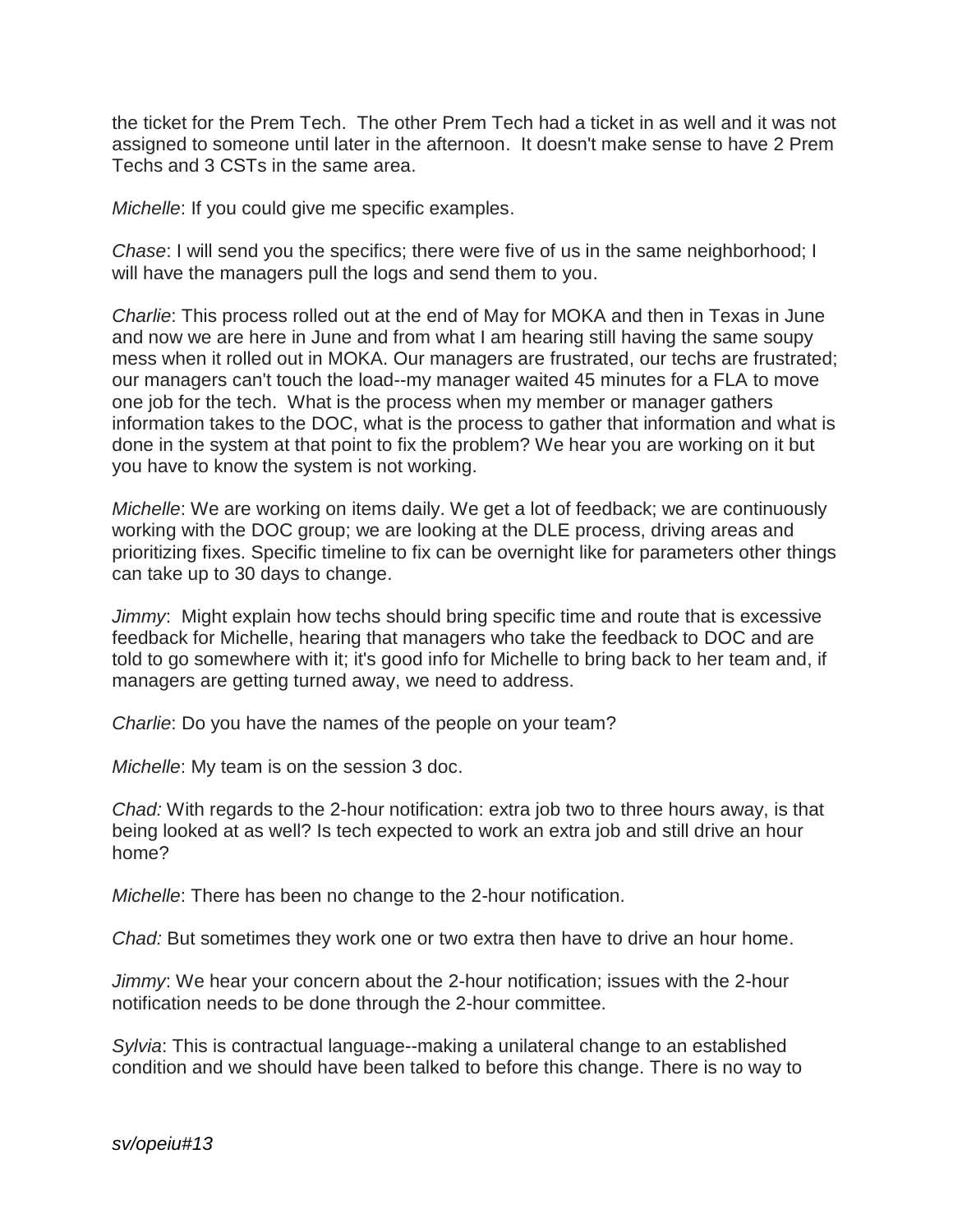adhere to the 2-hour notification with implementation of this new process; it is causing the techs to have a much later end time.

*Jimmy*: We do need to discuss that.

*Joe*: It's the way they are applied but it's not being done or applied correctly in ADDRA.

*Jimmy*: We will talk with Michelle to clarify; the 2-hour notification is clear if it's not happening we need to know why.

*Chad*: Wow it's going out at the zone and can be 2 to 3 hours away and expands driving time.

*Jimmy:* Now that I know what the issue is I will look into it.

*Joe:* What happens when a tech is bulk and they've done two of their three jobs, they are fireballed and the fireball is in another town the tech has to do the fireball first before they can finish bulk.

*Michelle*: Not sure but please send me example so I can look at it.

*Chad:* Issues with schedules coming up between multiple crews and second lines and directors; we have crews that are working weekends in locations where guys are not working but have lower seniority.

*Michelle*: We are not aware of that. The contract and scheduling should be intact; we work with Jimmy and Labor to make sure the same obligations will be met in scheduling.

*Jimmy*: I've dealt with Michelle and Kristina on enough things; they are not going to violate the contract.

*Chad:* We don't think the intent was to violate the contract; we just want to make you aware of the scheduling issues.

*Chase*: What we have going on here is crews will work on Saturday and Sunday in towns where crews that don't work, managers are providing the feedback that y'all aren't getting it.

*Michelle*: We will look into it.

*Joe*: I would like to thank you for being a champion on this and looking into it; when in training we will start doing the training and not get notifications and possibly miss our commitments.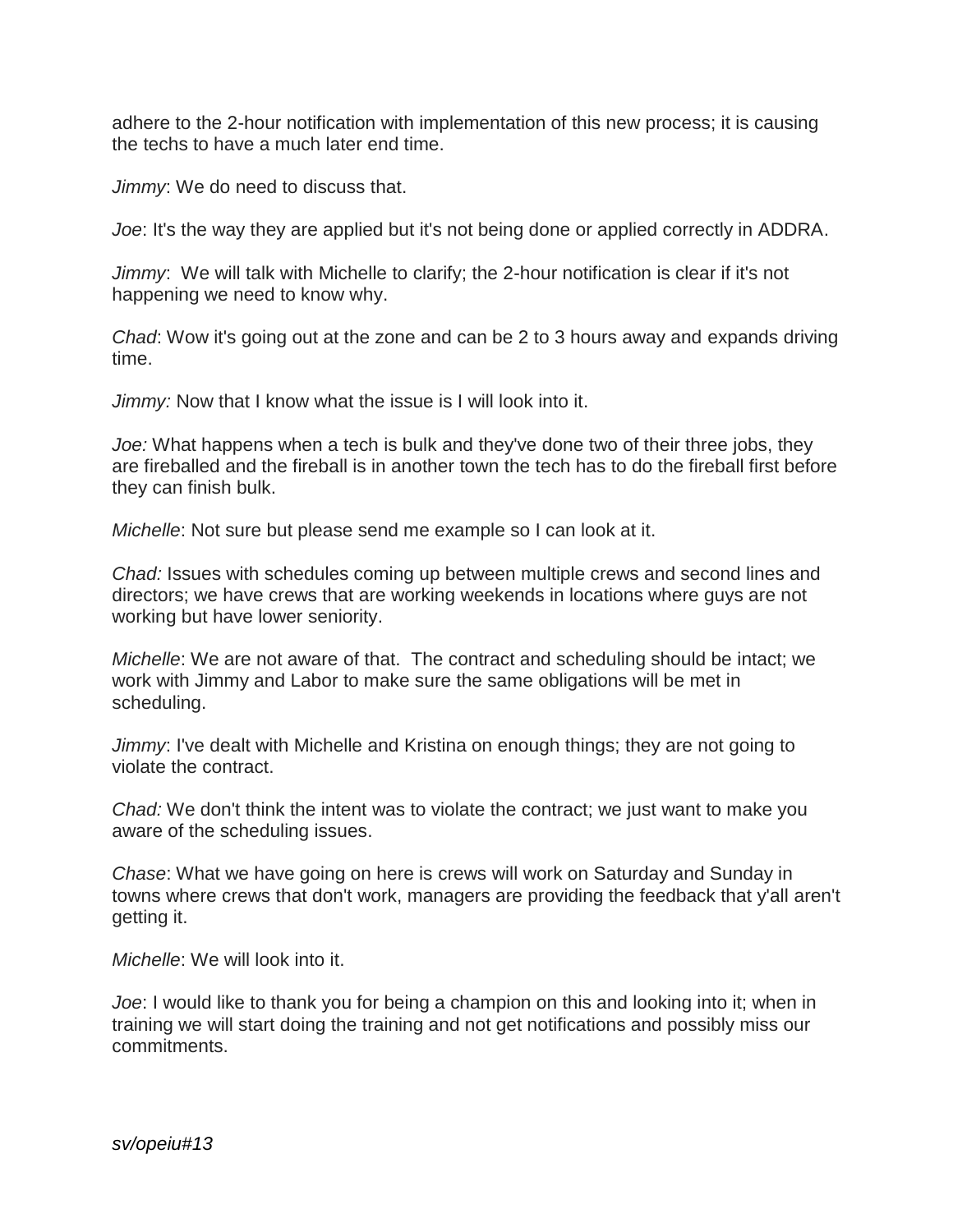*Michelle*: We have not heard of that issue; I don't know the specific examples; can see that happen when schedule is not adjusted correctly. If DLF is done, we will assign a schedule not fixed; please send me specific examples.

*Charlie*: There seems to be a breakdown between you and the managers.

*Michelle*: We need to reinforce that we need feedback; we can't fix it if we don't know about it.

*Chad*: Is there a way for second lines and Directors to reach out to you?

*Michelle*: We've had several calls with Area Managers and Directors and DOC; we have had regular feedback sessions after the launch.

*Sylvia*: We would like the feedback to include the Union --they are the experts in their field. This could be the missing piece of the puzzle.

*Chad:* Also having issues with a 9 and 12 hour rule; if someone is an hour away from the end of shift, they pick up a ticket that's 2 hours way, now they're above the 9 and 12 with the drive time; can something be done to circumvent that?

*Michelle*: Don't see a lot of that where bulk is assigned; see that more when dynamically assigned; we can work on things to make that better.

*Carol:* Can you explain how jobs are assigned first thing in the morning, how a tech can have no work?

*Michelle*: I cannot address that, probably need to address with DOC.

*Jimmy*: We will reach out to DOC and get that information for you.

*Carol:* When they don't have work they will do training but then they get assigned a job with no notification and then they're being called because you're not working the ticket.

*Jimmy*: Not sure why they are not getting the notification. Will reach out to DOCs but this is good feedback.

*Chase*: Bulk guys have full load, Dynamic guys are doing training; why are tickets not being pulled from the bulk load and assigned to Dynamic?

*Michelle*: That is a DOCs question; breaking bulk is something we try not to do.

*Chase*: Why is it such a big deal not to break up a bulk load?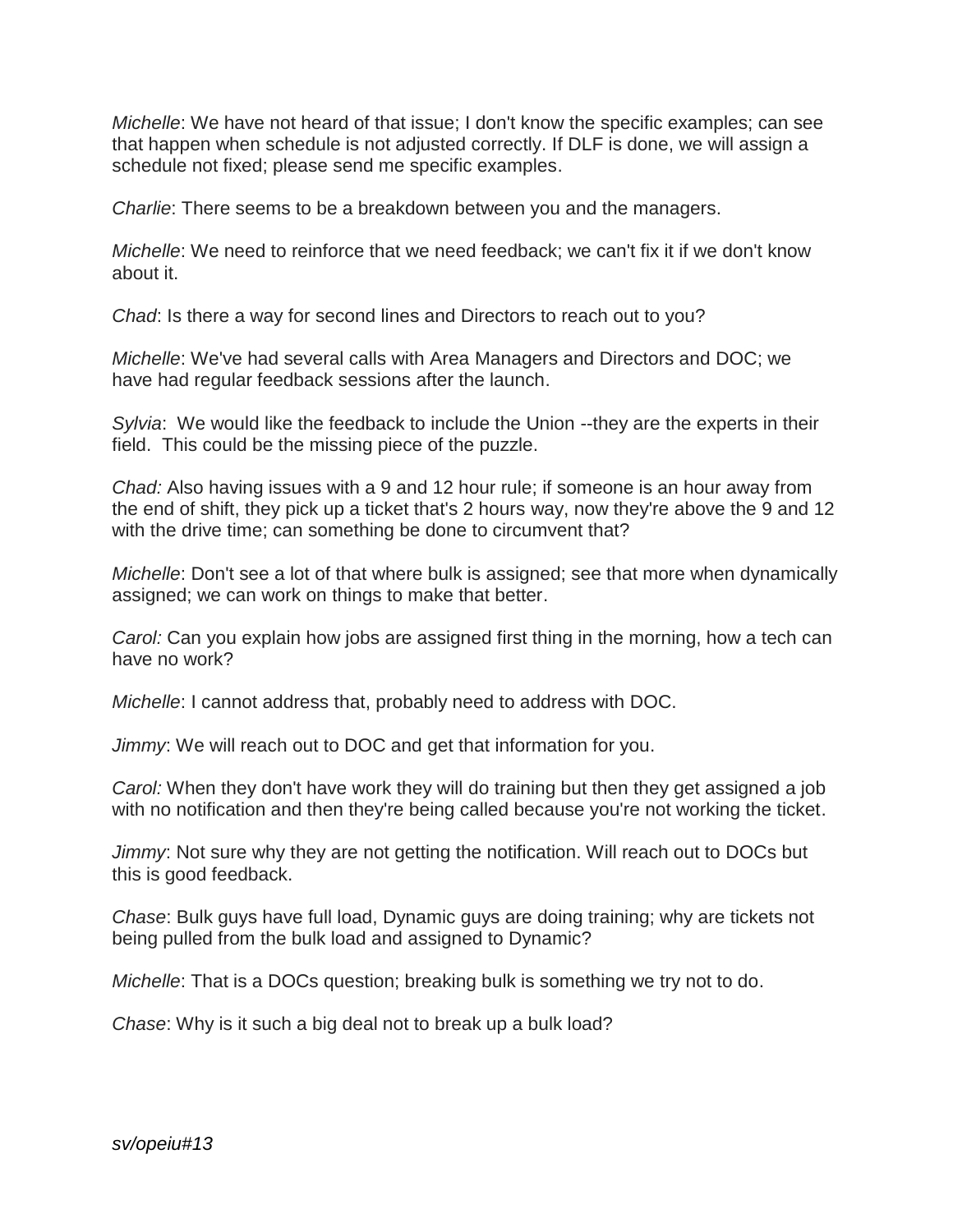*Jimmy*: Will take this back to DOCs, what I can think of is bulk loads based on skill of tech and the commitments. I don't know if it makes sense to break up a load early in the morning.

*Charlie*: We have techs that are bulk and some with no jobs, and the bulk has two or three jobs left, sort of makes sense to help end the carryover.

*Jimmy*: Understand.

*Charlie*: When you get the answers to these questions can you just send to Sylvia and she will get them to us.

*Sylvia*: Just email me and I will distribute to them.

*Jimmy*: Yes I will.

*Charlie*: I have a couple of questions on the RFI, some definitions or terms if you could explain them to me; the first one is Integration Optimization.

*Michelle*: Fancy name for blending groups together into one org, blend of TFS and IFS and made Field Ops.

*Charlie*: What is collapsing of dispatching layers?

*Michelle*: In COR, I&M, TFS, Uverse, S&D, in Workforce all work is housed in multiple layers and multiple groups, E layer and I layer. All we are going to do is make it one layer, no impact to techs, so when we do work in the system we had to touch it twice now makes it easier only to have to touch once.

*Jimmy:* Think of it as buckets -- we used to have multiple buckets now we just have one big bucket.

*Charlie*: Dynamic Workshare?

Jimmy: There are certain products and services that both Prem Techs and Group 1 Craft can perform. In the old layer, the work would only be pointed to one bucket or the other, it couldn't be directed unless it was pointed to the other buckets. It's now all in the same bucket and can be dispatched to either group.

*Michelle*: It allows the system to do it easier.

*Charlie*: Will not allow Prem Techs to work up but will allow CSTs to work down.

Jimmy: The intent is not to have the Prem Techs to do Group 1 Craft.